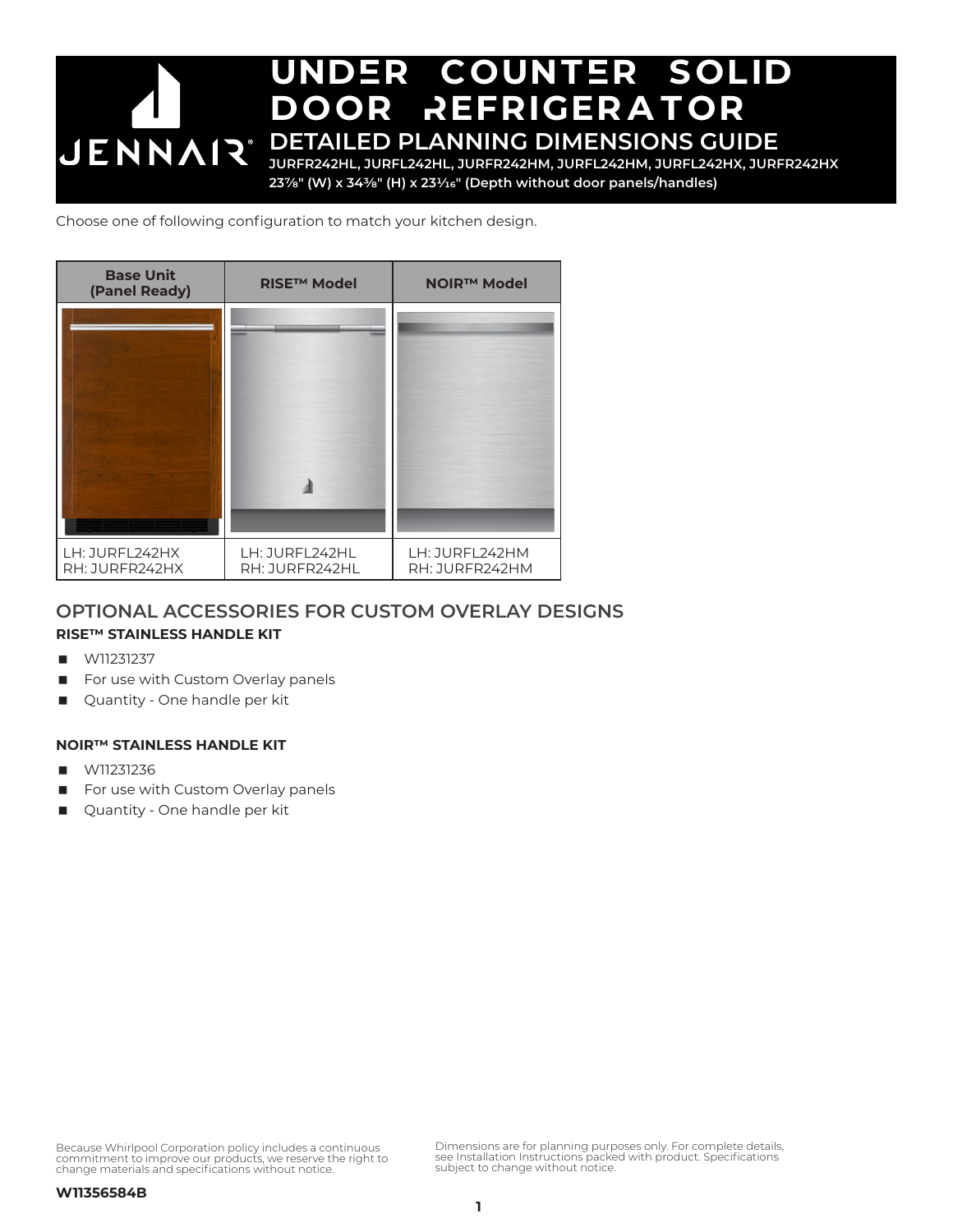## undEr countEr solid DOOR REFRIGERATOR **DETAILED PLANNING DIMENSIONS GUIDE** JENNAIR®

**JURFR242HL, JURFL242HL, JURFR242HM, JURFL242HM, JURFL242HX, JURFR242HX 237/8" (W) x 343/8" (H) x 231/16" (Depth without door panels/handles)**

### **PRODUCT DIMENSIONS**



| <b>VARIANT</b>                          | <b>DEPTH</b><br>(NO HANDLE)                  |  |
|-----------------------------------------|----------------------------------------------|--|
| RISE™ Model                             | $23^{13}/16$ " (60.4 cm)                     |  |
| NOIR™ Model                             | 23 <sup>15</sup> / <sub>16</sub> " (60.8 cm) |  |
| Panel ready models<br>(with 3/4" panel) | $23^{11}/16$ " (60.2 cm)                     |  |

\*Add 5/8" (1.6 cm) to the height dimension when leveling legs are fully extended. \*\*For custom panel models, this will vary. †Add 1/4" (6.4 mm) to the height dimension for height with hinge covers.

Because Whirlpool Corporation policy includes a continuous commitment to improve our products, we reserve the right to change materials and specifications without notice.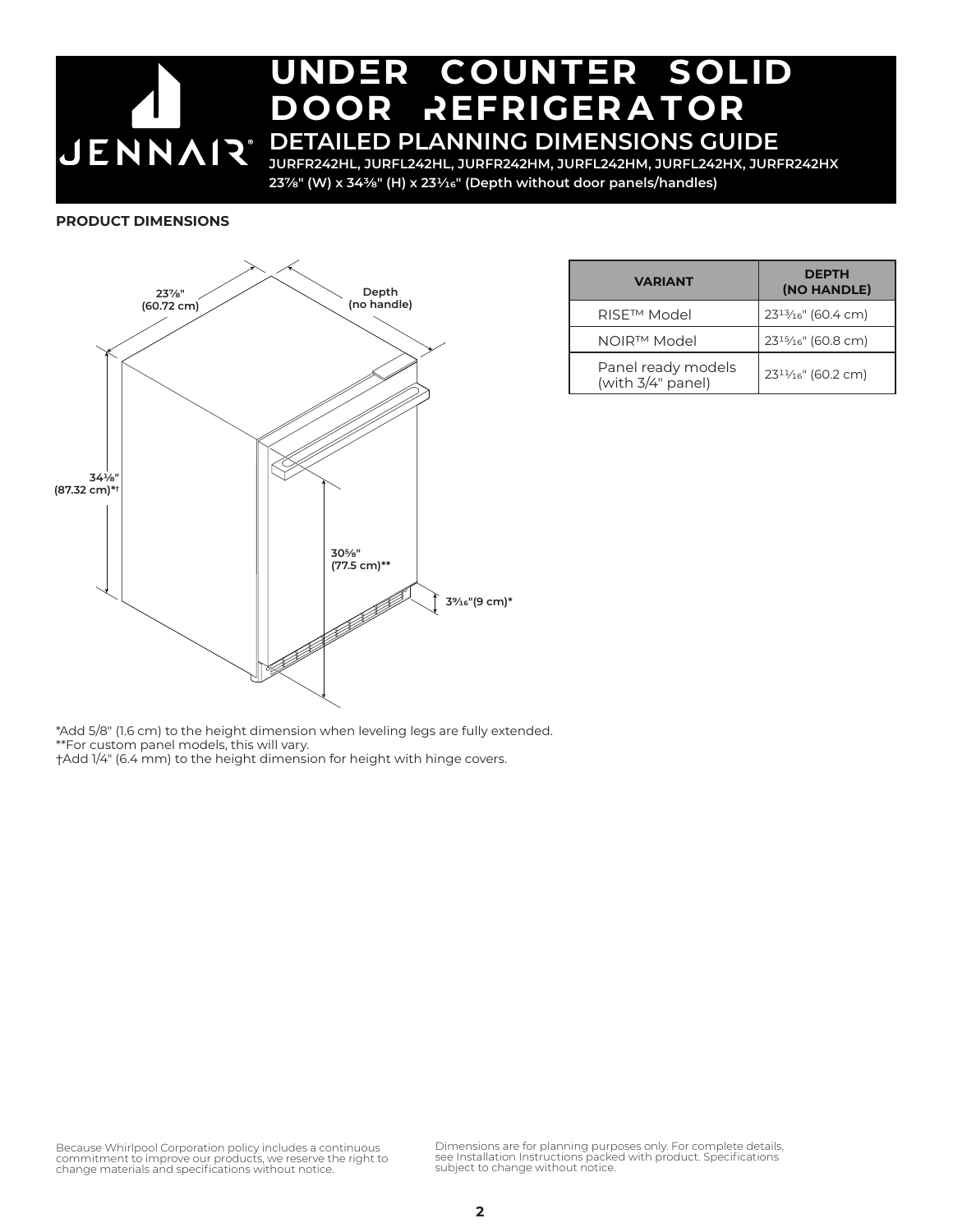# undEr countEr solid DOOR REFRIGERATOR **DETAILED PLANNING DIMENSIONS GUIDE**

**JURFR242HL, JURFL242HL, JURFR242HM, JURFL242HM, JURFL242HX, JURFR242HX 237/8" (W) x 343/8" (H) x 231/16" (Depth without door panels/handles)**

| <b>DIMENSION</b> | <b>DESCRIPTION</b>                                              | <b>RISE™ Model</b>            | <b>NOIR™ Model</b>             | <b>Panel ready models</b><br>(with 3/4" panel) |
|------------------|-----------------------------------------------------------------|-------------------------------|--------------------------------|------------------------------------------------|
| $\mathbf{A}$     | Width of door                                                   | 233/4" (60.3 cm)              |                                |                                                |
| B                | <b>Width of the grille</b>                                      | $23^{13}/16$ " (60.5 cm)      | $23^{13}/16$ " (60.5 cm)       | 23 <sup>13</sup> / <sub>16</sub> " (60.5 cm)   |
| $\mathbf{C}$     | <b>Height to top of handle</b>                                  | $28\frac{1}{16}$ " (71.3 cm)  | 281/ <sub>16</sub> " (71.3 cm) | $**$                                           |
| D                | Width from side of<br>refrigerator to handle -<br>door open 90° | 27/ <sub>16</sub> " (6.2 cm)  | $115/16$ " (5 cm)              | $**$                                           |
| E                | Depth without door                                              | $2111/16$ " (55.1 cm)         |                                |                                                |
| F                | Depth with door                                                 | $23^{13}/16$ " (60.4 cm)      | $23^{15}/16$ " (60.8 cm)       | $23^{11}/16$ " (60.2 cm)                       |
| G                | Depth with handle                                               | 26% <sub>16</sub> " (67.5 cm) | $26\frac{1}{8}$ " (66.3 cm)    | $**$                                           |
| н                | Depth with door open 90°                                        | 48" (121.9 cm)                |                                | $47^{15}/_{16}$ " (121.8 cm)                   |

\*\*For custom panel models, this will vary.



Because Whirlpool Corporation policy includes a continuous commitment to improve our products, we reserve the right to change materials and specifications without notice.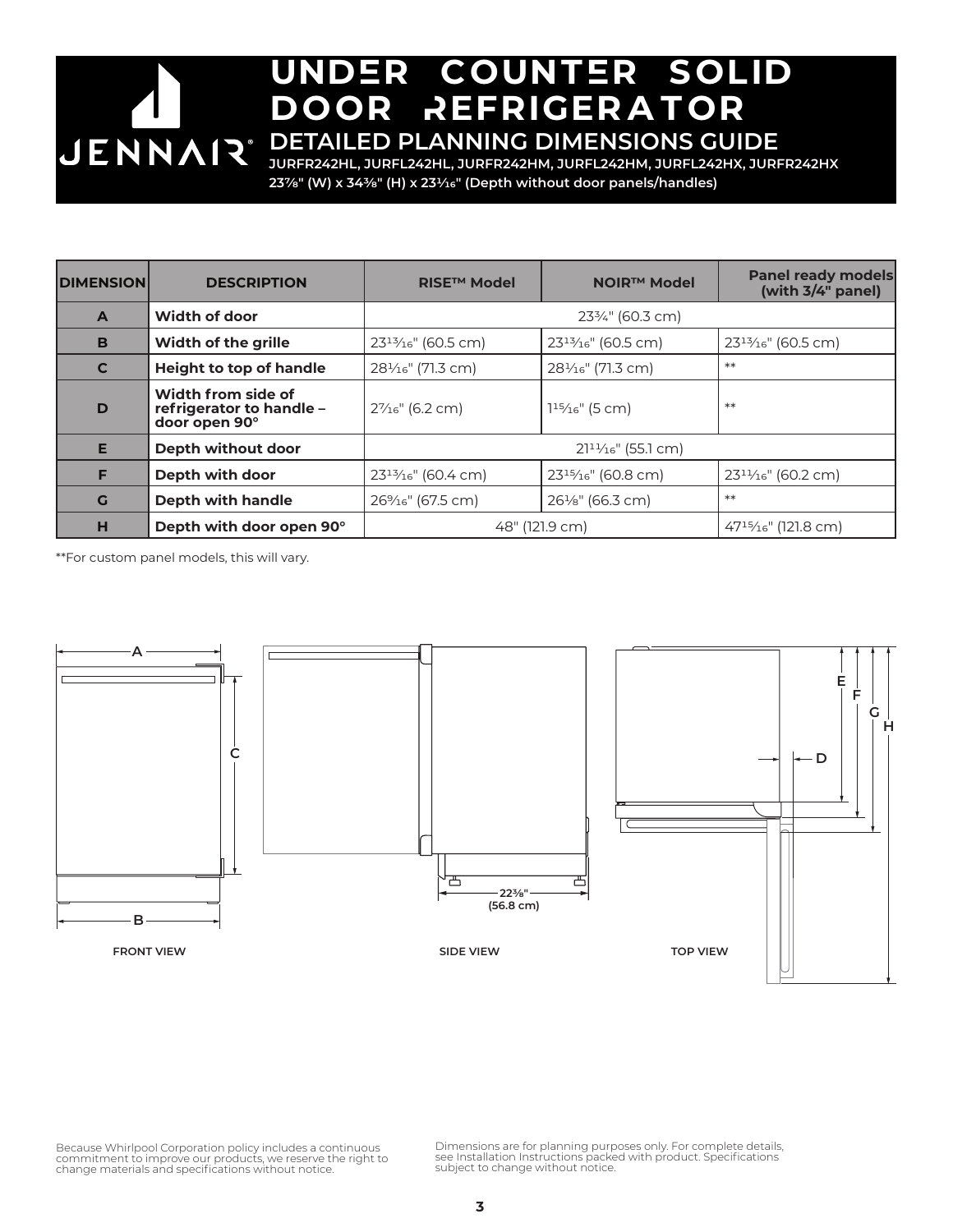# undEr countEr solid DOOR REFRIGERATOR **JENNAIR** DETAILED PLANNING DIMENSIONS GUIDE

**JURFR242HL, JURFL242HL, JURFR242HM, JURFL242HM, JURFL242HX, JURFR242HX 237/8" (W) x 343/8" (H) x 231/16" (Depth without door panels/handles)**

## **OPENING DIMENSIONS**



### **ELECTRICAL SUPPLY LOCATION**

- Lighter yellow area indicates recommended recessed power outlet (located behind the refrigerator).
- Power cord length is 5 ft (152.4 cm).
- For flush installation, the power outlet can be installed in adjacent cabinetry with a cutout on the power cord side for routing of the power cord.



**Dimension - E** 21<sup>3</sup>/<sub>4</sub>" (55.16 cm) **Dimension - F** 13/4" (4.44 cm)

| between refrigerator | Dimension - A | 3" (7.55 cm)                    |
|----------------------|---------------|---------------------------------|
|                      | Dimension - B | 4½" (11.37 cm)                  |
|                      | Dimension - C | 9¼" (23.47 cm)                  |
|                      | Dimension - D | 121/ <sub>16</sub> " (30.64 cm) |

**NOTE:** Make sure there is 3" (7.6 cm) space and adjacent appliance/wall for door swing.

Because Whirlpool Corporation policy includes a continuous commitment to improve our products, we reserve the right to change materials and specifications without notice.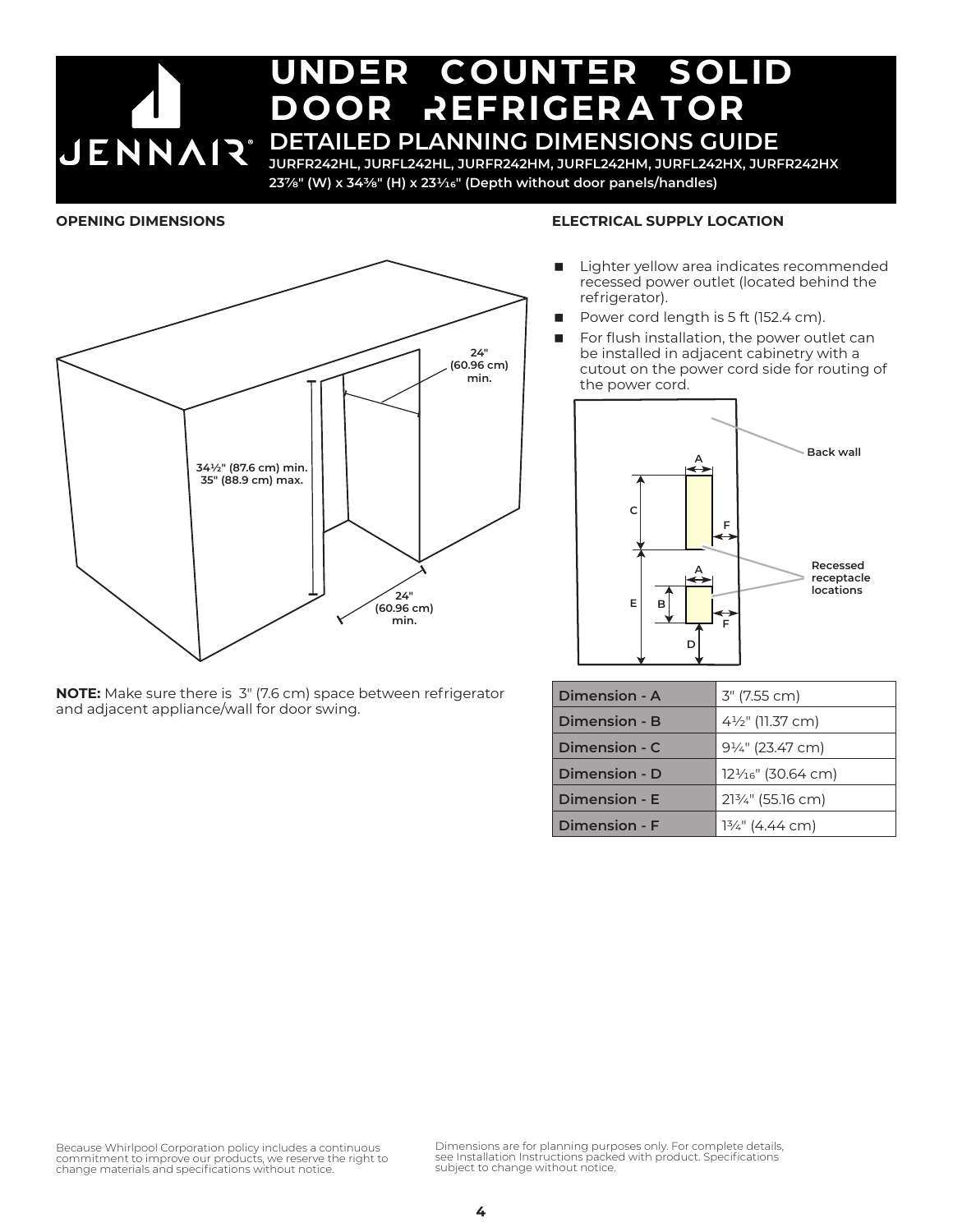# undEr countEr solid DOOR REFRIGERATOR **JENNAIR®**

## **DETAILED PLANNING DIMENSIONS GUIDE**

**JURFR242HL, JURFL242HL, JURFR242HM, JURFL242HM, JURFL242HX, JURFR242HX 237/8" (W) x 343/8" (H) x 231/16" (Depth without door panels/handles)**

## **ELECTRICAL REQUIREMENTS**



A 115 V, 60 Hz, AC only, 15 A or 20 A fused, grounded electrical supply is required. It is recommended that a separate circuit serving only your refrigerator be provided. Use an outlet that cannot be turned off by a switch. Do not use an extension cord.

## **LOCATION REQUIREMENTS**

# WARNING



**Explosion Hazard**

**Keep flammable materials and vapors, such as gasoline, away from refrigerator.**

**Failure to do so can result in death, explosion, or fire.**

For the refrigerator to be flush with the front of the base cabinets, remove any baseboards or moldings from the rear of the opening.

Flooring under product must be at the same level as the room. If the floor of the opening is not level with the kitchen floor, shim the opening to make it level with the kitchen floor.

Because Whirlpool Corporation policy includes a continuous commitment to improve our products, we reserve the right to change materials and specifications without notice.